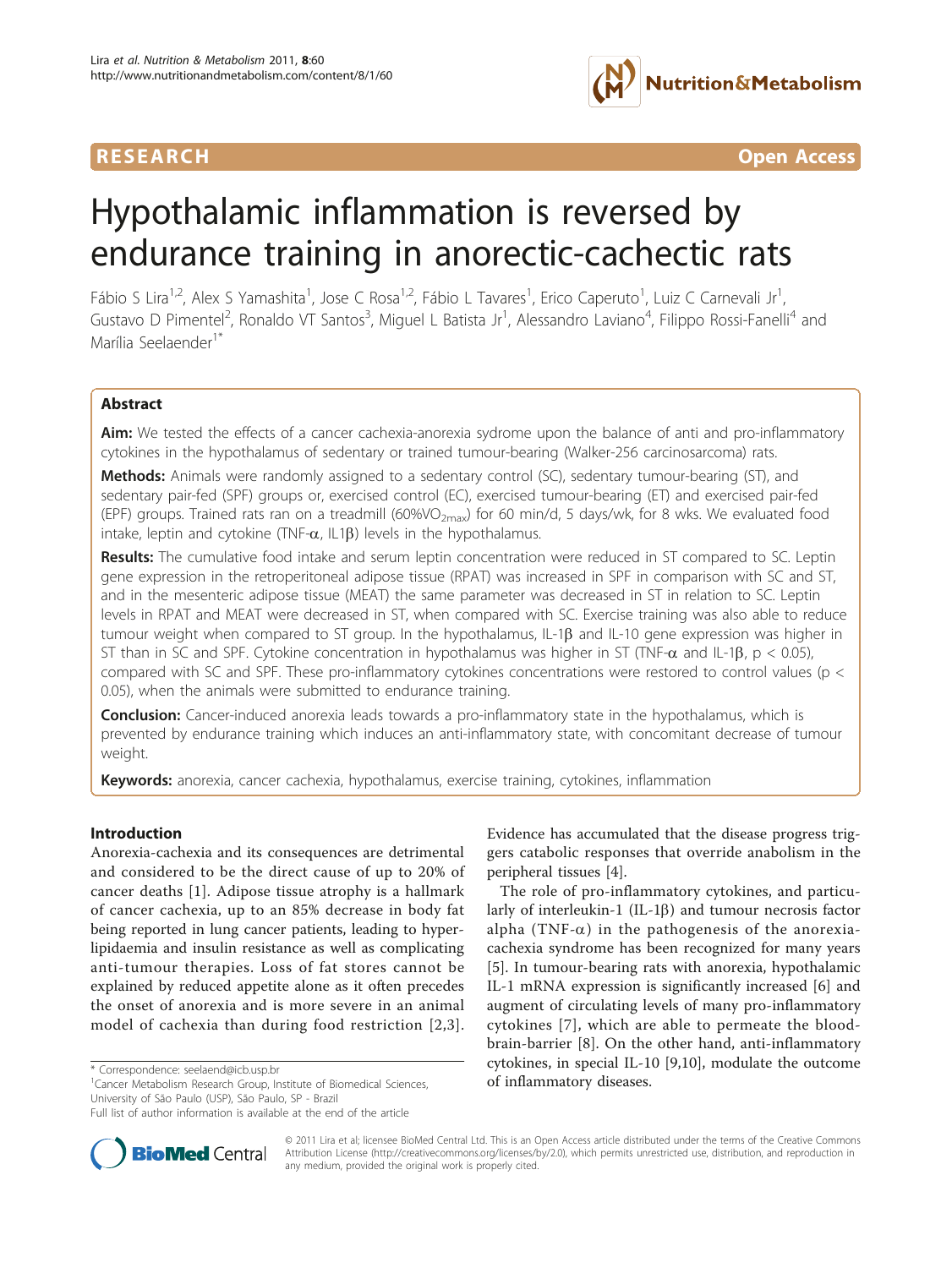Recent evidence sheds light on how cytokines produced by the tumour or by the peripheral tissues reach the brain and modulate appetite. Likewise, several studies have shown that the increase of hypothalamic proinflammatory cytokine content is the main factor responsible for the potent stimulation of the catabolic neuropeptide, proopiomelanocortin (POMC), and diminished secretion of the anabolic neuropeptide Y (NPY) [\[5,6](#page-5-0)].

It was our aim to examine hypothalamic cytokine profile in the Walker 256 model and to evaluate the capacity of chronic moderate exercise to interfere in this aspect, bearing in mind its anti-inflammatory potential.

# Materials and Methods Animals

A total of 39 male 6 weeks-old Wistar rats (weighing  $\sim$ 250 g), obtained from the Animal Breeding Unit of the Institute of Biomedical Sciences, University of São Paulo, were used. They were housed, five per cage, receiving food and water *ad libitum*, in an animal room under 12 h light-dark cycle, at  $22^{\circ}C \pm 1^{\circ}C$  and 60  $\pm$  5% humidity. The experiments were carried out after acclimation for a week, and in accordance with the Guide for the Care and Use of Laboratory Animals, published by the US National Institute of Health (NIH Publication No. 85-23, revised 1996). The protocol was approved by the Committee of Ethics in Animal Experimentation of the Institute of Biomedical Sciences, University of São Paulo (041/2005).

# Experimental design

The rats were randomly assigned to either a sedentary or an exercised group, and then subdivided into the following groups: sedentary control (SC,  $n = 7$ ), sedentary tumour-bearing (ST,  $n = 7$ ), sedentary pair-fed (SPF, n = 7), or: exercised control (EC, n = 6), exercised tumour-bearing (ET,  $n = 6$ ), and exercised pair-fed (EPF,  $n = 6$ ). The trained groups ran for 2 weeks in order to adapt to the treadmill. After that period, they were submitted to the 8-weeks training protocol (described below). At the end of the 6th week of training, Walker 256 tumour cells were inoculated in ST and ET. After the fourteenth day, all the animals were killed by decapitation, without anesthesia.

# Training protocol

The rats were submitted, as described by Lira et al [\[11](#page-5-0)], to a pre-training period of 2 weeks, during which they ran progressively from 15 to 60 min at 10 m/min. During the following training period of 8 weeks (training 5 days/weeks), animals exercised on a motorised treadmill (Enlaup, São Paulo, Brazil), at 24°C and 80% humidity. Running velocity was increased to 20 m/min in the last 2 weeks, and intensity maintained between 60 and 65% VO2max, as determined periodically in an Oxymax Columbus System (Columbus Instruments, Columbus, OH). The sensor response time was 4 s at 80 mL/min flow; the repeatability was  $\pm$  0.01% O2 at constant temperature and pressure, and the drifty was lower than 0.01% O2/h. Due to the ready adaptation of to the animals treadmill, and also to the fact that exercise sessions were performed during the period of activity of the animals, no reinforcement was required. After a resting period of 24 hours after the last workout session, animals were sacrificed.

# VO2max determination

VO2 max was determined by having each rat perform a maximal exercise test adapted from Lira et al [\[11](#page-5-0)]. The parameters were measured using the Oxymax gas analysing system for small animals (Columbus Instruments). The test was always carried out after a 1-day recovery period. A baseline measurement was taken before the beginning of the training protocol. The volume of the supplied air was 4.5 L/min. The gas analysis was calibrated with a reference gas mixture before each test. The VO2 max test protocol involved stepwise increasing of the treadmill speed as follows: after a 15-min period of acclimation, the treadmill was started at 10 m/min, and the speed was incrementally increased 5 m/min every 3 min until the rat reached exhaustion. Exhaustion was defined as spending time on the shocker plate without attempting to reengage the treadmill within 15 s. The highest  $VO_{2max}$  measured at each workload was taken as a measure of each rat's running economy  $(\rm VO_{2submax})$  for that workload, and at the last step, as  $VO<sub>2max</sub>$ .

# Tumour cell inoculation

Walker-256 carcinosarcoma (2  $\times$  10<sup>7</sup> cells/rat) cells in 1 mL PBS solution were injected subcutaneously, into the right flank of the rats, according to Seelaender et al [[12\]](#page-5-0). All experiments were carried out on the fourteenth day following tumour cell injection. After sacrifice, the tumour was dissected and weighed.

# Evaluation and food intake

Food intake of the six groups was assessed every morning during the whole experimental period.

# Hormone concentration

Blood was collected and serum samples were separated after allowing blood to clot on ice. Serum was stored frozen at -80°C for analysis. Retroperitoneal (RPAT) and Mesenteric (MEAT) adipose tissue, and serum leptin was quantified using a RIA commercial kit (Genese<sup>®</sup>, Brazil). Results are expressed as ng/mL (plasma) and ng/mg (tissues).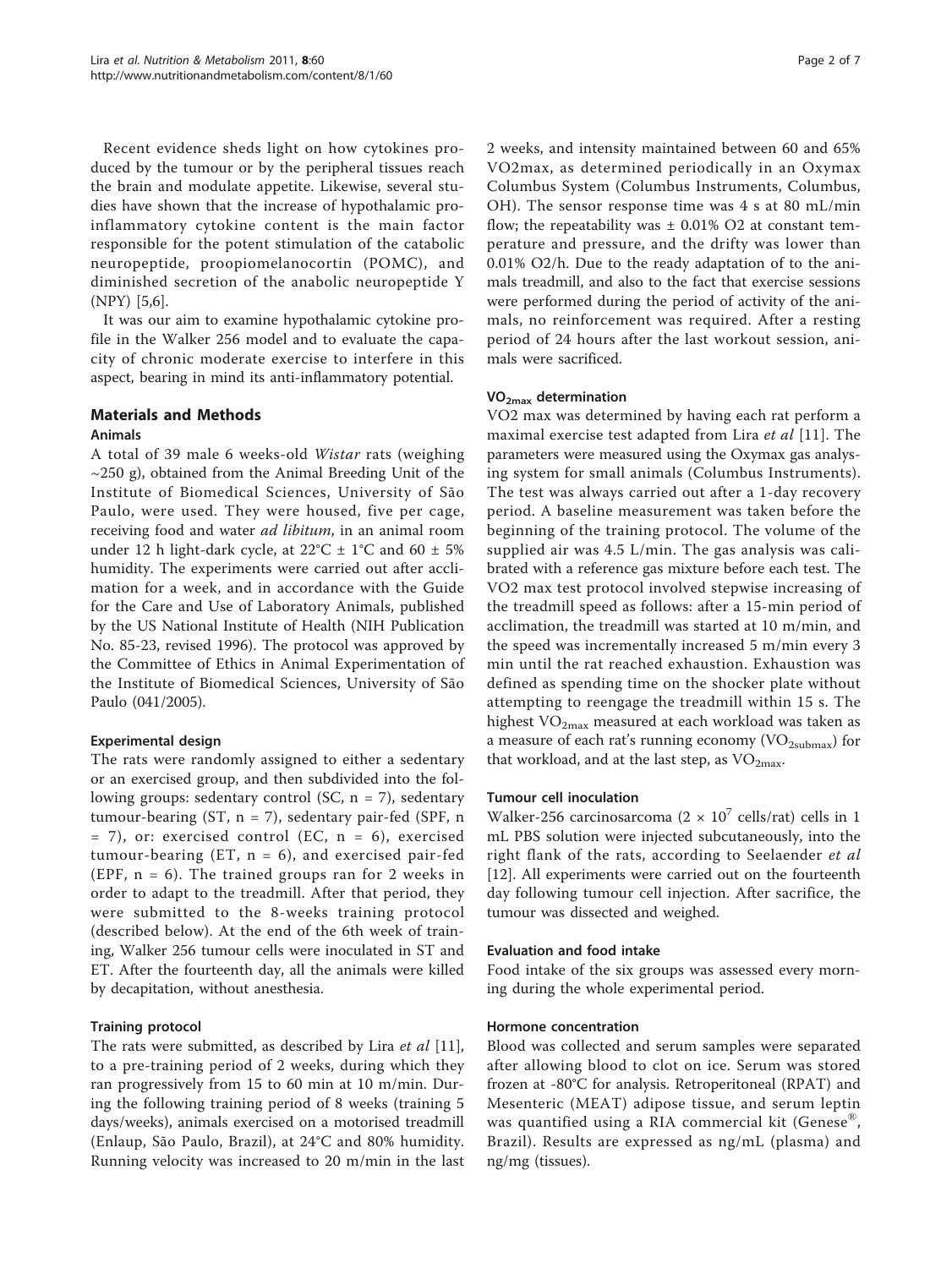## Analysis of gene expression

Total RNA were obtained from aliquots of 100 mg of adipose tissue (RPAT and MEAT) and of the hypothalamus of the rats by TRIZOL® reagent extraction, as previously described [[13\]](#page-6-0). RNA concentration was determined spectrophotometrically (Beckman DU 640, Fullerton, Calif., USA). A 33-μl assay mix containing 3 μg RNA, 10 U placental RNAse inhibitor, 2 μl oligo(dt), 2 μl dNTP (10 nmol), 2 μl dithiothreitole, 10 U Moloney-murine leukaemia virus reverse transcriptase (Invitrogen, USA), and 4 μl 10× reaction buffer (100 mM TRIS-HCl pH 8.3, 500 mM KCl, 150 mM MgCl2 in nuclease-free water) was used to produce cDNA. The RT-mixture was incubated at 80°C for 3 min, followed by 21°C for 10 min, 42°C for 30 min and then 99°C for 10 min. The obtained product (2 μl) was fractionated in 1% agarose and ethidium bromide gel to assess the quality of the reaction. The primers were designed with regard to the published Genebank sequences.

# Real time PCR

Primers sets for rat proteins above were designed using Primer Express software v2.0 (Applied Biosystems, Foster City, California). The results for mRNA (TNF- $\alpha$ , IL- $1\beta$  and IL-10 in the hypothalamus, and leptin RPAT and MEAT) concentrations are expressed as ratio over GAPDH (glyceraldehyde 3-phosphate dehydrogenase), which was amplified as housekeeping gene. For each sample, PCR was performed in duplicate in a 25-μl reaction volume of 5-20 ng of cDNA, 12.5 μl Syber Green Master Mix (Applied Biosystems), and 200 nM of each primer. PCR analyses were carried out using the following cycle parameters: 50°C for 2 min, 95°C for 10 min, followed by 40 cycles of 95°C for 15 s, and 60°C for 1 min. Fluorescence was quantified and analysis of amplification plots was performed with the AB 7300 Sequence Detector System (Applied Biosystems). Results are expressed using the comparative cycle threshold (Ct) method as described by the manufacturer.

#### Immunoassays

Hypothalamus samples were carefully rinsed in ice-cold 0.9% NaCl to remove any blood contaminants, snap-frozen in liquid nitrogen and stored at -80°C. Frozen tissue (0.1-0.3 g) was homogenized in RIPA buffer (0.625% Nonidet P-40, 0.625% sodium deoxycholate, 6.25 mM sodium phosphate, and 1 mM ethylene-diamine tetraacetic acid at pH 7.4) containing 10  $\mu$ g/ml of a protease inhibitor cocktail (Sigma-Aldrich, St. Louis, Missouri). Homogenates were centrifuged at  $12.000$  g for 10 min at 4°C, the supernatant was saved, and protein concentra-tion was determined as described by Bradford et al [[14](#page-6-0)] (Bio-Rad, Hercules, California) with bovine serum albumin as a reference. Quantitative assessment of TNF- $\alpha$ , IL-1 $\beta$  and IL-10 proteins was carried out with ELISA (DuoSet ELISA, R & D Systems, Minneapolis, MN). For TNF- $\alpha$  (DY510), IL-1 $\beta$  (DY501) and IL-10 (DY522) assay sensitivity was found to be 5.0 pg/mL in the range of 31.2-2000 pg/mL. The intra- and inter-assay variability of the TNF- $\alpha$  and IL-1 $\beta$  kits were 2.7-5.2, and 4.9-9.5%, respectively. Assay sensitivity for IL-10 was 10 pg/ mL in the range from 31.2-2000 pg/mL. The intra-assay variability of the IL-10 kit was 2.0-4.2%, and its interassay variability was of 3.3-6.4%. All samples were run as duplicates and the mean value was reported.

## Statistical analysis

The statistical analysis was performed using the Graph-Pad Prism statistics software package version 5.0 for Windows (GraphPad Software, San Diego, CA, USA). Data are expressed as means ± SEM. Implementation of the Kolmogorov-Smirnov test revealed that the results of experiments were distributed normally. Post-training measurements were analysed by 2-way ANOVA of 2 × 2 design, whose data were partitioned into main effects (sedentary vs. exercise group effects, A; and tumourbearing vs. control group effects, B). The interaction effects consisted of  $A \times B$ . When a significant F value was found by 2-way ANOVA, a Tukey post hoc test was performed to demonstrate all pairwise multiple comparisons between the means. The 0.05 probability level was considered to indicate statistical significance.

# Results

#### Food intake

Table [1](#page-3-0) shows the values of cumulative food intake which were decreased in the cachectic animals (26%, p < 0.05), when compared with control animals. Exercise training induced a decrease in food intake in EC (training effect) (20%,  $p < 0.05$ ), when compared with SC (Table [1\)](#page-3-0).

#### Leptin serum levels

Leptin serum concentrations were decreased in ST (45%,  $p < 0.05$ ) and SPF (61%,  $p < 0.05$ ), when compared with SC. There was no evidence of an effect on leptin levels induced by exercise training (Table [1\)](#page-3-0).

## Leptin expression and content in RPAT and MEAT

Table [2](#page-3-0) shows leptin gene and protein expression in the RPAT and MEAT pads. Leptin gene expression in RPAT was increased in SPF compared with SC and ST (p < 0.001), and decreased in MEAT of ST, in relation SC (p < 0.001). Leptin levels as evaluated by ELISA were reduced in RPAT and MEAT of ST, when compared with SC ( $p < 0.001$ ). These parameters were restored to control values ( $p < 0.05$ ) when the animals were submitted to the exercise training protocol.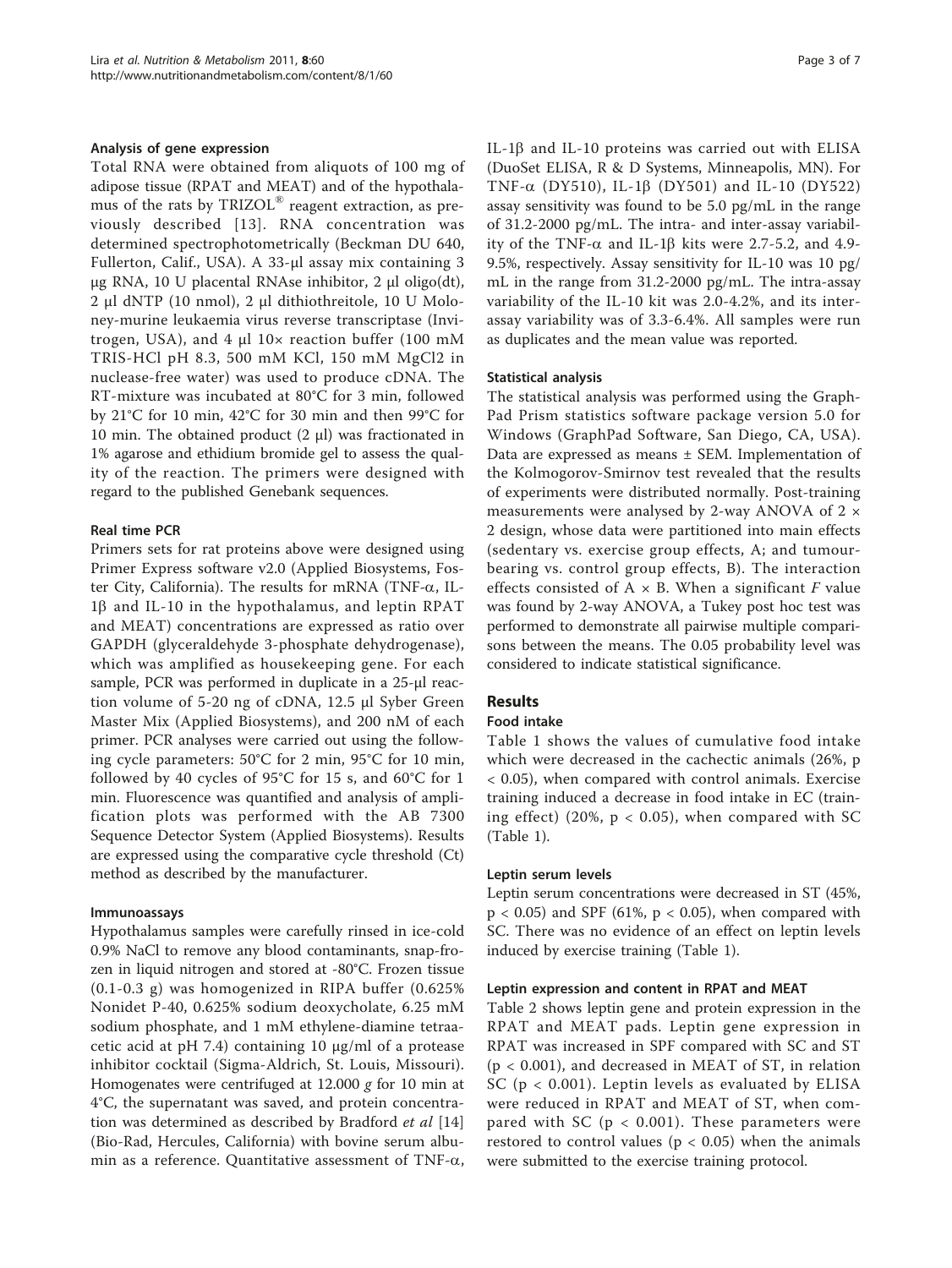|            | Food intake (pre-tumour) | Food intake<br>(1° wk tumour) | Food intake<br>$(2^{\circ}$ wk tumour) | Cumulative food intake<br>(14 dys tumour) | Leptin (ng/mL)  |
|------------|--------------------------|-------------------------------|----------------------------------------|-------------------------------------------|-----------------|
| SC         | $23.68 + 2.23$           | $23.01 + 1.80$                | $22.52 + 1.87$                         | $314.8 + 24.2$                            | $0.58 \pm 0.13$ |
| <b>ST</b>  | $22.65 + 0.68$           | $18.55 + 0.57*$               | $17.76 + 0.80*$                        | $254.1 + 8.8*$                            | $0.29 + 0.06*$  |
| <b>SPF</b> |                          |                               |                                        |                                           | $0.21 + 0.02*$  |
| EC         | $20.79 + 1.44$           | $19.10 + 0.98*$               | $15.35 + 0.70*$                        | $241.1 + 9.3*$                            | $0.57 + 0.09$   |
| ET         | $19.30 + 1.95$           | $18.99 + 1.06$                | $16.93 + 1.35$                         | $257.1 + 15.5$                            | $0.37 + 0.06$   |
| <b>EPF</b> |                          |                               |                                        |                                           | $0.16 + 0.009#$ |

<span id="page-3-0"></span>Table 1 Food intake during 14 days of tumour and leptin levels after 8 weeks of training

Results are expressed as mean value  $\pm$  SEM. SC: sedentary control (n = 7), ST: sedentary tumour-bearing (n = 7), SPF: sedentary pair-fed (n = 7), EC: trained control (n = 6), ET: trained tumour-bearing (n = 6), EPF: trained pair-fed (n = 6). \*p < 0.01 vs. sedentary control; #p < 0.001 vs. sedentary pair-fed.

# IL-1 $\beta$ , TNF- $\alpha$  and IL-10 expression and content in the hypothalamus

Cytokine protein levels were increased in the cachectic animals (IL-1 $\beta$  1.1 fold, p < 0.05; TNF- $\alpha$  1.8 fold, p < 0.01 and IL-10 1.3 fold,  $p < 0.01$ ) when compared with control and pair-fed animals (Figure [1A, B](#page-4-0) and [1C\)](#page-4-0). Endurance training decreased these values in ET (training effect) in relation to ST (TNF- $\alpha$  -60%, p < 0.05 and IL-1 $\beta$  -35%) (Figure [1A](#page-4-0) and [1B\)](#page-4-0). IL-10 levels were not modulated by endurance training (Figure [1C](#page-4-0)).

Cachexia modified the hypothalamic gene expression of IL-1 $\beta$  and IL-10, which were increased in ST and ET, when compared with SC, SPF, EC and EPF, respectively ( $p < 0.01$ ) (Figure [1D](#page-4-0) and [1F](#page-4-0)). TNF- $\alpha$  mRNA was increased in ET in relation to ST, and in EPF and EC (p  $<$  0.01) (Figure [1E](#page-4-0)). In addition, TNF- $\alpha$  mRNA was

Table 2 Leptin mRNA and protein expression in the RPAT and MEAT rats

| <b>RPAT</b>                       | <b>MEAT</b>           |                     |  |  |  |
|-----------------------------------|-----------------------|---------------------|--|--|--|
| Gene expression (U.A)             |                       |                     |  |  |  |
| SC                                | $0.76 \pm 0.17$       | $1.03 \pm 0.13$     |  |  |  |
| <b>ST</b>                         | $0.74 \pm 0.18$       | $0.65 \pm 0.05*$    |  |  |  |
| <b>SPF</b>                        | $4.40 \pm 1.80$ *#@   | $0.80 \pm 0.05$     |  |  |  |
| EC                                | $0.46 \pm 0.12$       | $0.64 \pm 0.11$     |  |  |  |
| FT.                               | $0.76 \pm 0.04$       | $0.36 \pm 0.06$     |  |  |  |
| FPF                               | $1.06 \pm 0.20$       | $0.52 \pm 0.15$     |  |  |  |
| Protein expression (ng.mg tissue) |                       |                     |  |  |  |
| SC                                | $1.20 \pm 0.17$       | $0.202 \pm 0.02$    |  |  |  |
| <b>ST</b>                         | $0.63 \pm 0.067*$     | $0.042 \pm 0.02*$   |  |  |  |
| <b>SPF</b>                        | $0.63 \pm 0.08^*$     | $0.044 \pm 0.01*$ @ |  |  |  |
| EC                                | $1.45 \pm 0.15\omega$ | $0.250 \pm 0.05$    |  |  |  |
| ET                                | $1.18 \pm 0.36$ @#    | $0.141 \pm 0.009$ # |  |  |  |
| FPF                               | $0.95 \pm 0.040$      | $0.174 \pm 0.03$    |  |  |  |
|                                   |                       |                     |  |  |  |

Results are expressed as mean value  $\pm$  SEM. SC: sedentary control (n = 7), ST: sedentary tumour-bearing (n = 7), SPF: sedentary pair-fed (n = 7), EC: trained control (n = 6), ET: trained tumour-bearing (n = 6), EPF: trained pair-fed (n = 6).  $*$ p < 0.01 vs. sedentary control; #p < 0.001 vs. sedentary pair-fed.  $*$ p < 0.001 significantly different from control values.

 $# p < 0.001$  significantly different from sedentary tumour values.

@ p < 0.001 significantly different from exercise pair-fed values.

decreased in EC, when compared with SC ( $p < 0.01$ ) (Figure [1E](#page-4-0)).

Furthermore, endurance exercise was efficient in reducing total tumour weight (3-fold,  $p < 0.01$ ) in ET animals, when compared with their sedentary counterparts (15.4 g sedentary vs. 5.5 g exercise) (Figure [2\)](#page-4-0).

## **Discussion**

We presently demonstrate a higher protein content for TNF- $\alpha$  and IL-1 $\beta$  in the hypothalamus of rats with anorexia-cachexia associated with cancer. These proinflammatory cytokines are known to modulate the expression and secretion of neuropeptides involved in the control of feeding behavior [[5,6,](#page-5-0)[15-18\]](#page-6-0). These results are in agreement with our hypothesis that Walker 256 bearing rats present hypothalamic inflammation.

Food intake regulation under physiological situations is modulated among others aspects, by visceral adiposity, through the secretion of leptin by the white adipose tissue [[19\]](#page-6-0). This hormone plays a direct action in the central nervous system, where it binds to OB-Rb receptor sending signals to the hypothalamic arcuate nucleus, inducing increased anorexigenic neuropeptide expression (POMC and cocaine- and amphetamine-regulated transcript-CART) and decreasing food intake. In the arcuate nuclei the orexigenic neuropeptide NPY plays a pivotal role in the control of food intake, as its expression is regulated especially by leptin; higher concentrations of leptin inhibit NPY action, reducing food intake and, when the opposite occurs (eg. leptin decreases), NPY expression is higher, stimulating food intake [[5,6,](#page-5-0)[15-18](#page-6-0)]. This balance is lost during cachexia, as even in front of a markedly reduced concentration of leptin in the plasma in tumour-bearing animals [\[20](#page-6-0)], anorexia is still present.

Previous studies from our laboratory have shown that animals injected with the Walker-256 tumour are anorectic, show reduced plasma leptin concentration, as well as reduced concentration of leptin in different depots of adipose tissue [[20](#page-6-0)]. These alterations are accompanied by the presence of a mononuclear infiltrate in the fat pads, suggesting an important role of these cells in the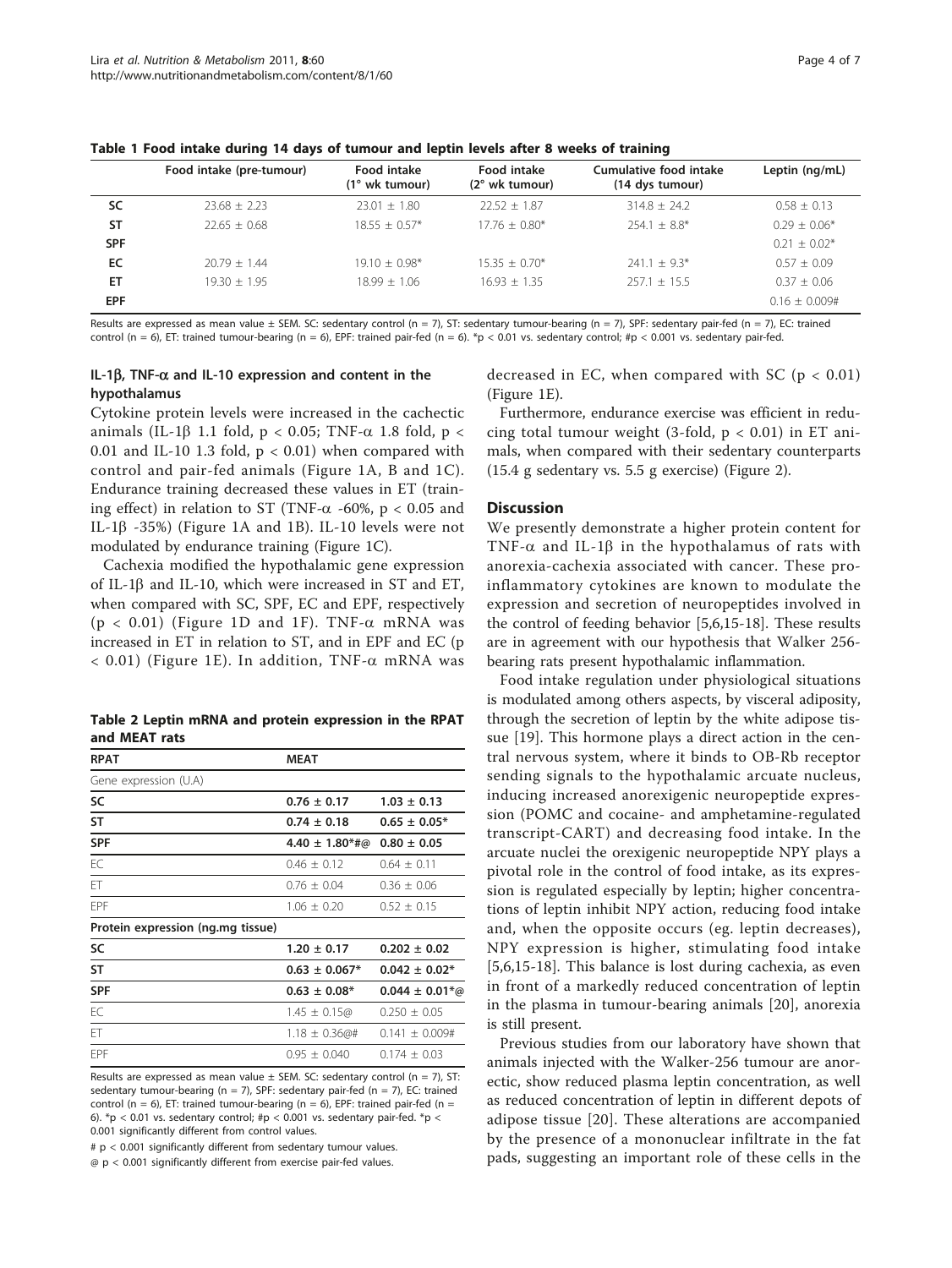<span id="page-4-0"></span>

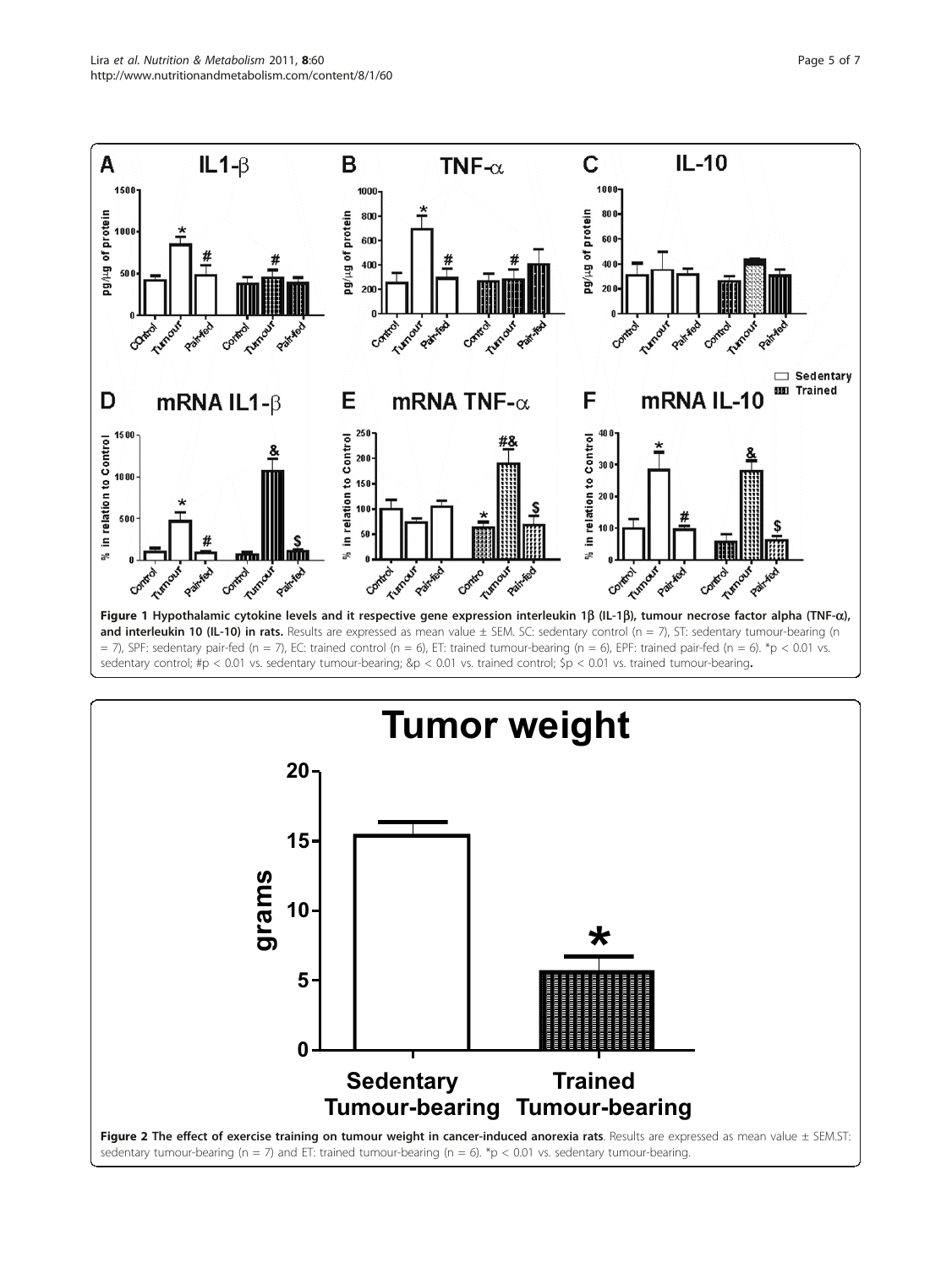<span id="page-5-0"></span>induction of alterations of leptin levels. Therefore, we may conclude that in the Walker 256 model food intake decrease is probably associated with one such reduction of leptin levels concomitant to increased local inflammatory cytokine expression.

Chronic exercise presents itself as a possible low-risk therapy for cancer patients, as it has been show in animal models to prevent or even reverse cachexia, and therefore potentially improve patients life quality [10,11,[21-23\]](#page-6-0). Previous studies by our group have shown that the anti-inflammatory effect of exercise seems to be, as expected, more evident under the presence of non-physiological conditions, such as cancer cachexia [11,[24\]](#page-6-0) and malnourishment [[25\]](#page-6-0). The mechanisms by which regular exercise offers its protection are through the regulation of body weight and reduction of inflammation in the plasma and in the adipose tissue [[26-28](#page-6-0)]. However, the response depends on the intensity, frequency and volume of the exercise, yet several studies demonstrate that moderate exercise may also modulate immune response [\[29](#page-6-0)-[32\]](#page-6-0). Recently, Hanahan & Weinberg [8] have provided evidence that leptin and proinflammatory cytokines are modulated by exercise.

Chennaoui et al. [[33\]](#page-6-0) showed an effect of exercise training in the concentrations of IL-1 $\beta$ , IL-6 and IL-1ra in the central nervous system of rats, with reduction of these pro-inflammatory cytokines, suggesting an important role of exercise in the control of inflammation in the brain. Interestingly, a single session of exercise was show to induce the expression of IL-6 in the nervous tissue [[34](#page-6-0)]. Thus, it important to make clear that exercise may modulate the production of brain cytokines and affect appetite controlling systems at both shortand long-term. Several studies also show that after an acute session of exercise there is an exponential increase in IL-6 levels (over 100-fold), which likewise, depends on the variables of exercise, such as intensity, duration, muscle recruiting and individual aerobic capacity [[35,36](#page-6-0)]. This modification is followed by increased IL1 ra and IL-10 levels, which may be induced by IL-6 [\[26](#page-6-0)].

There are enhanced IL1-ra and IL-10 levels after a single bout of exercise, contributing to anti-inflammatory milieu, yet to our knowledge few studies have evaluated the behaviour of IL-1ra and IL-10 after chronic exercise. Although hypothalamic IL-10 levels were not modified.

Additionally, eight weeks of endurance training decreased tumour weight in trained rats (mean. 5.5 g). when compared to sedentary rats (mean. 15.4 g). The mechanism by which endurance training inhibits tumour growth yet is unknown. However, is clear that increase of immune system function by moderate exercise is able to activate antitumoural activity [[37\]](#page-6-0), thereby reducing tumour weight.

In summary, our results shown that in the hypothalamus of sedentary tumour-bearing animals increase in TNF- $\alpha$  and IL-1 $\beta$  levels exacerbated the disturbances that affect the reduction of food intake and worsened the framework of cancer-induced anorexia. Moreover, the endurance training program restored the basal concentrations of pro-inflammatory cytokines and reduced tumour weight.

#### Acknowledgements

The authors thank Emilia Ribeiro for her technical assistance. All authors participated in every step of the paper confection. This work was supported by Grant No. 04/11588-0 and 05/01445-0 from the FAPESP.

#### Author details

<sup>1</sup> Cancer Metabolism Research Group, Institute of Biomedical Sciences, University of São Paulo (USP), São Paulo, SP - Brazil. <sup>2</sup>Department of Physiology, Division of Nutrition Physiology, Federal University of São Paulo (UNIFESP), São Paulo, SP - Brazil. <sup>3</sup>Department of Bioscience, Federal University of São Paulo, Baixada Santista, Campus, São Paulo, Brazil. 4 Department of Clinical Medicine, Sapienza University of Rome, Rome - Italy.

#### Authors' contributions

FSL, ASY, JCR, FLT, EC, LCC, GDP, RVTS, MLB, AL, FRF and MS participated of sample collected, assay samples, design of the study and performed the statistical analysis, writing and discussion of paper. All authors read and approved the final manuscript.

#### Conflicts of interests

The authors declare that they have no competing interests.

Received: 6 May 2011 Accepted: 24 August 2011 Published: 24 August 2011

#### References

- Tisdale MJ: The '[cancer cachectic factor.](http://www.ncbi.nlm.nih.gov/pubmed/12560934?dopt=Abstract) Support Care Cancer 2003, 11:73-78.
- 2. Bing C, Taylor S, Tisdale MJ, et al: [Cachexia in MAC16 adenocarcinoma:](http://www.ncbi.nlm.nih.gov/pubmed/11739612?dopt=Abstract) [suppression of hunger despite normal regulation of leptin, insulin and](http://www.ncbi.nlm.nih.gov/pubmed/11739612?dopt=Abstract) [hypothalamic neuropeptide Y.](http://www.ncbi.nlm.nih.gov/pubmed/11739612?dopt=Abstract) Journal of Neurochemistry 2001, 79:1004-1012.
- 3. Bing C, Trayhurn P: [Regulation of adipose tissue metabolism in cancer](http://www.ncbi.nlm.nih.gov/pubmed/21874110?dopt=Abstract) [cachexia.](http://www.ncbi.nlm.nih.gov/pubmed/21874110?dopt=Abstract) Current Opinion in Clinical Nutrition & Metabolic Care 2008, 11:201-207.
- 4. Chen SZ, Qiu ZG: [Combined treatment with GH, insulin, and](http://www.ncbi.nlm.nih.gov/pubmed/21106721?dopt=Abstract) [indomethacin alleviates cancer cachexia in a mouse model.](http://www.ncbi.nlm.nih.gov/pubmed/21106721?dopt=Abstract) Journal of Endocrinology 2011, 208:131-136.
- 5. Inui A: [Cancer anorexia-cachexia syndrome: are neuropeptides the key?](http://www.ncbi.nlm.nih.gov/pubmed/10493494?dopt=Abstract) Cancer Research 1999, 59:4493-4501.
- 6. Plata-Salamán CR, Ilyin SE, Gayle D: Brain cytokine mRNAs in anorectic rats bearing prostate adenocarcinoma tumour cells. American Journal Physiology 1998, 275:566-573.
- 7. Oliff A, Defeo-Jones D, Boyer M, et al: [Tumours secreting human TNF/](http://www.ncbi.nlm.nih.gov/pubmed/3607879?dopt=Abstract) [cachectin induce cachexia in mice.](http://www.ncbi.nlm.nih.gov/pubmed/3607879?dopt=Abstract) Cell 1987, 50:555-563.
- 8. Hanahan D, Weinberg RA: [Hallmarks of cancer: The next generation.](http://www.ncbi.nlm.nih.gov/pubmed/21376230?dopt=Abstract) Cell 2011, 144:646-674.
- 9. Walsh NP, Gleeson M, Shephard RJ, et al: [Position statement. Part one:](http://www.ncbi.nlm.nih.gov/pubmed/21446352?dopt=Abstract) [Immune function and exercise.](http://www.ncbi.nlm.nih.gov/pubmed/21446352?dopt=Abstract) Exerc Immunol Rev 2011, 17:6-63, Review.
- 10. Lira FS, Rosa JC, Zanchi NE, et al: [Regulation of inflammation in the](http://www.ncbi.nlm.nih.gov/pubmed/19226603?dopt=Abstract) [adipose tissue in cancer cachexia: effect of exercise.](http://www.ncbi.nlm.nih.gov/pubmed/19226603?dopt=Abstract) Cell Biochem Funct 2009, 27(2):71-5, Review.
- 11. Lira FS, Tavares FL, Yamashita AS, et al: [Effect of endurance training upon](http://www.ncbi.nlm.nih.gov/pubmed/18636434?dopt=Abstract) [lipid metabolism in the liver of cachectic tumour-bearing rats.](http://www.ncbi.nlm.nih.gov/pubmed/18636434?dopt=Abstract) Cell Biochemistry and Function 2008, 26:701-708.
- 12. Seelaender MC, Nascimento CM, Curi R, et al: [Studies on the lipid](http://www.ncbi.nlm.nih.gov/pubmed/21879444?dopt=Abstract) [metabolism of Walker 256 tumour-bearing rats during the development](http://www.ncbi.nlm.nih.gov/pubmed/21879444?dopt=Abstract) [of cancer cachexia.](http://www.ncbi.nlm.nih.gov/pubmed/21879444?dopt=Abstract) Biochemistry & Molecular Biology International 1996, 39:1037-1047.